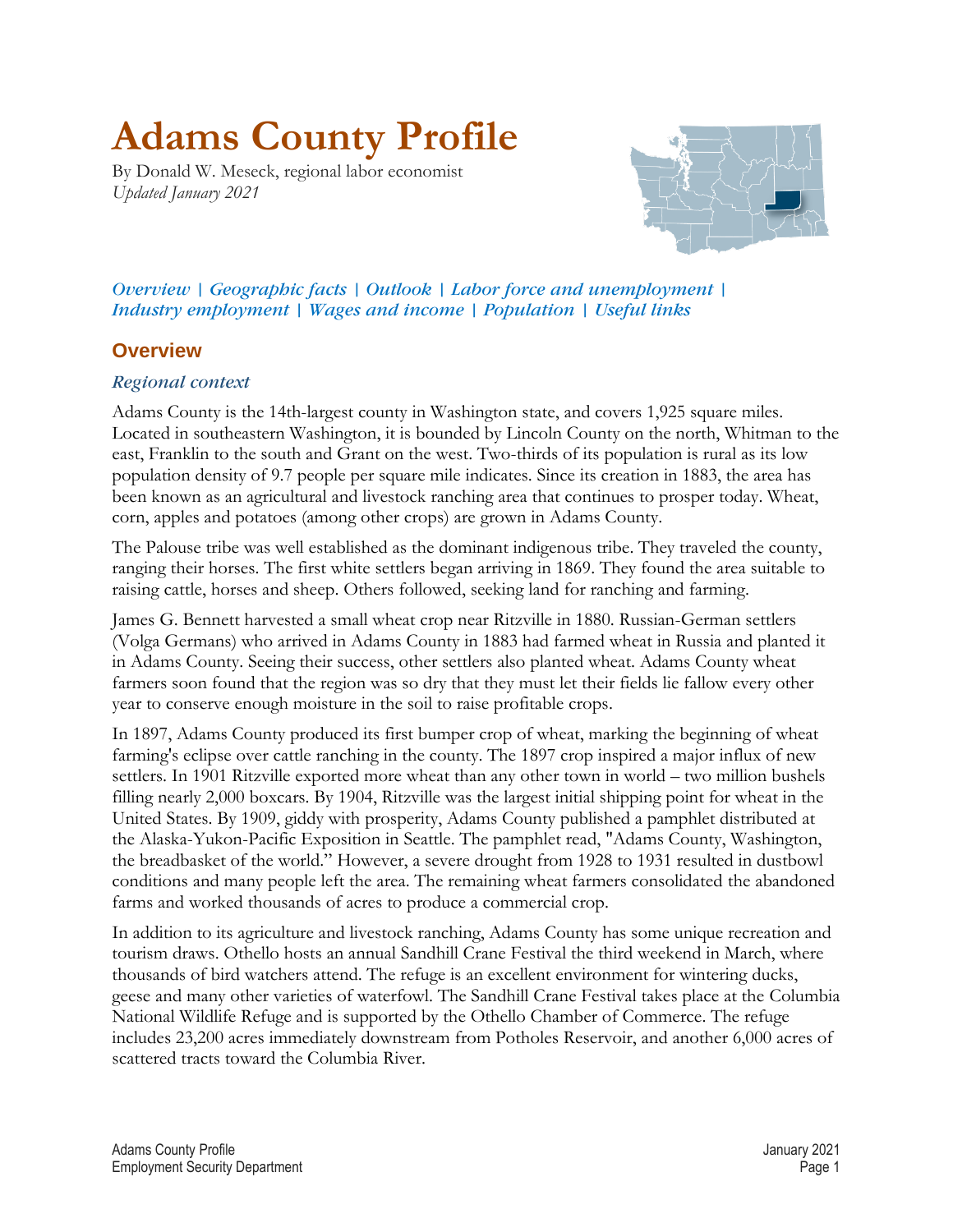#### *[Local economy](#page-0-0)*

Adams County started as an agriculturally based area and is still agriculturally based today. There are both dry-land based crops, such as wheat, along with irrigated farming that supports apple orchards and potato fields. Today, Adams County is one of the largest wheat producers in the state. Even many manufacturing operations in Adams County are categorized in the "non-durable goods" versus "durable goods" manufacturing sector, specifically in vegetable and fruit processing. For example, French fry production provides many of the county's manufacturing jobs. The transportation (primarily truck transportation) and warehousing sector is another major employment category, which is heavily dependent on the fortunes of the local agricultural industry.

According to the National Bureau of Economic Research (NBER), the last great national recession occurred from December 2007 through June 2009. Many counties in Central Washington lost jobs following the recession. Even total covered employment in Adams County dipped by 0.9 percent; from 6,834 jobs in 2008 to an average of 6,771 in 2009. But the effects of this recession on the local labor market were not as pronounced as the effects on Washington state's or our nation's labor markets because of the moderating effect of agriculture on Adams County's economy.

Total covered employment, which includes agricultural jobs, fared well in Adams County during the most recent ten-year period (2009 through 2019) for which average annual employment and wage data are available. Covered employment and wage figures for calendar year 2020 will not be available until approximately June 2021. Total covered employment in Adams County rose from 6,771 jobs in 2009 to 8,932 in 2019, a 2,161 job and 31.9 percent upturn, for an annualized growth rate of 2.8 percent. Of the 2,161 new jobs added to the Adams County economy between 2009 and 2019, 1,695 of them (78.4 percent) were in the agricultural (NAICS 11) sector which experienced a robust annualized growth pace of 8.5 percent.

# <span id="page-1-0"></span>**[Geographic facts](#page-0-1)**

|                                | <b>Adams County</b> | Washington state |
|--------------------------------|---------------------|------------------|
| Land area, 2010 (square miles) | .924.98             | 66,455.52        |
| People per square mile, 2010   |                     | 101.2            |

Source: U.S. Census Bureau QuickFacts

# <span id="page-1-1"></span>**[Outlook](#page-0-1)**

Although covered employment and wage data for 2020 for Adams County will not be available until approximately June 2021, preliminary nonfarm employment estimates for January through November 2020 are available. These data show the negative effects of the COVID-19 pandemic on the Washington state and Adams County labor markets, primarily since April 2020. Year over year, Washington's total nonfarm market shrank at a -9.8 percent pace in April 2020 and at a -10.4 percent pace in May 2020. Since then, job-loss rates have steadily decelerated to -4.9 percent in November 2020 – a mix of good and bad economic news. Year over year, total nonfarm job-loss rates in Adams County have been less severe than loss rates statewide since COVID-19-related layoffs began in April 2020. Specifically, after losing jobs at a -9.6 percent rate between May 2019 and May 2020, the rate of decline slowed and for the past six months (June through November 2020). Job-loss rates countywide have been less than 2.0 percent.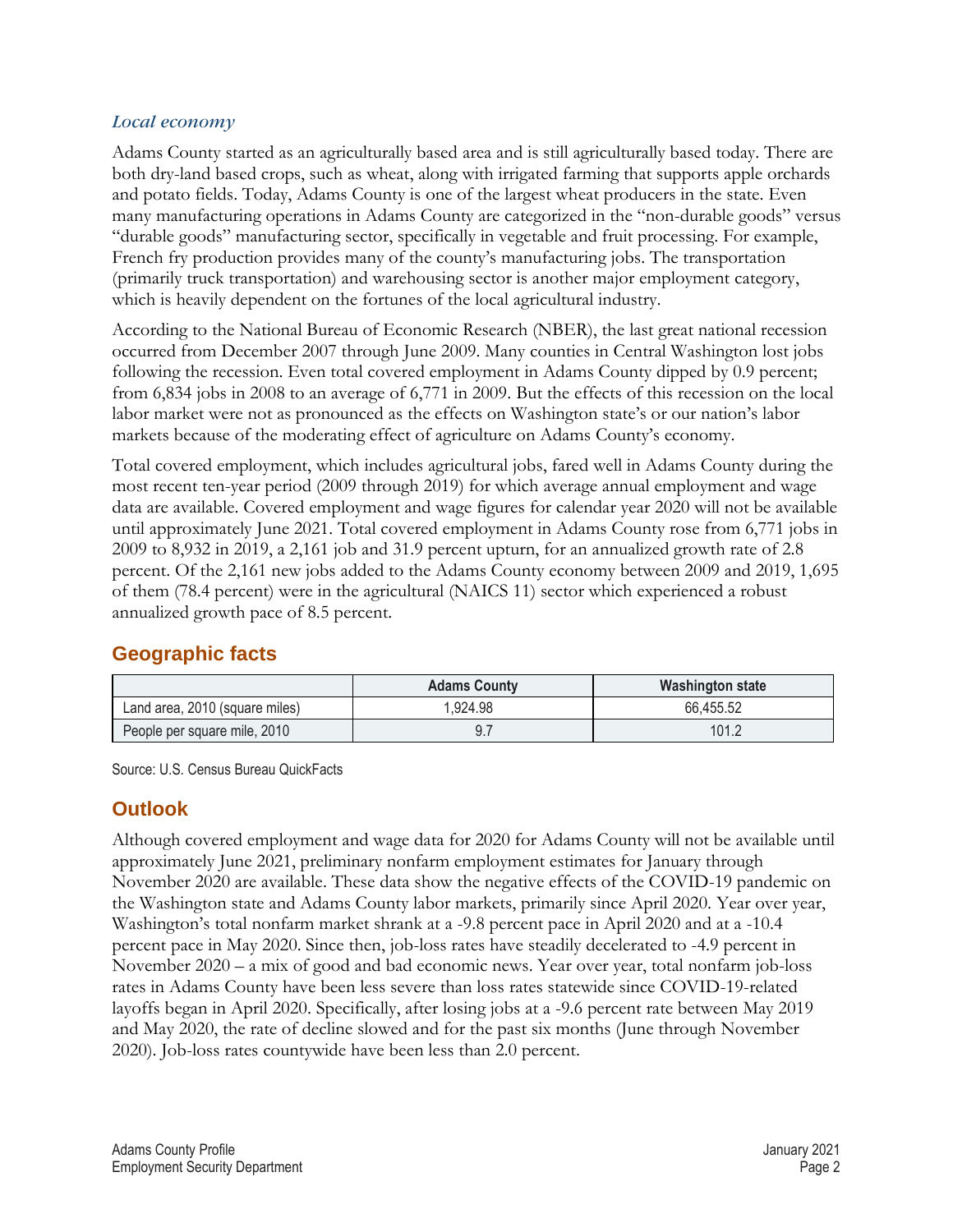How long this economic downturn will last is uncertain. Much depends on how soon the COVID-19 virus can be contained and/or eradicated. This makes preparing an outlook during a pandemic quite difficult. Nevertheless, official long-term, (i.e., ten-year) industry employment projections produced by the Employment Security Department are for a 1.3 percent average annual nonfarm growth rate from 2017 to 2027 for the five-county (Adams, Chelan, Douglas, Grant, and Okanogan) North Central workforce development area (WDA), and for a 1.5 percent growth rate for Washington state.

# <span id="page-2-0"></span>**[Labor force and unemployment](#page-0-1)**

Current labor force (CLF) and unemployment statistics are available on the *Labor area summaries* page on ESD's labor market information website.

In Adams County, unemployment rates were in the 6.0 percent range during the three-year period from 2006 to 2008 (before the recession). Then the recession hit, and the local unemployment rate rose to 9.0 percent in 2009 before peaking at 10.5 percent in 2010. During each of the next eight consecutive years (2011 through 2018, inclusively) average annual unemployment rates in Adams County not only declined but fell to historic lows in calendar years 2017 (5.8 percent) and 2018 (5.6 percent). In fact, the average annual 5.6 percent reading for 2018 in Adams County was the lowest average annual unemployment rate recorded since electronic records were implemented by ESD in 1990 (28 years prior).

Between 2018 and 2019, the unemployment rate edged up only a tick from 5.6 to 5.7 percent. CLF growth in Adams County was strong (up 5.2 percent) rising from an average of 9,382 residents in 2018 to 9,870 in 2019. However, the number of unemployed residents increased from 523 in 2018 to 558 in 2019, causing the rate to elevate from 5.6 to 5.7 percent in 2019 – still a relatively low annual unemployment rate for Adams County.

At the time of report preparation, preliminary, not seasonally adjusted unemployment rates through November 2020 are available for Adams County. Year over year, COVID-19-related layoffs pushed local unemployment rates upwards from April through November 2020. The local rate for November 2020 of 5.8 percent rose three-tenths of a percentage point above the 5.5 percent reading in November 2019. Year over year, the Adams County CLF contracted for eight consecutive months (March through October 2020) before increasing by 7.1 percent in November 2020. Specifically, the labor force in Adams County increased from 9,257 in November 2019 to 9,915 in November 2020 (658 more residents were in the CLF). Unfortunately, the number of unemployed Adams County residents grew at a 13.2 percent pace during this timeframe, rising from 509 in November 2019 to 576 in November 2020. The upturn in the local CLF was not strong enough to counter the rise in the number of unemployed, hence the three-tenths point upturn in the county's unemployment rate between November 2019 and November 2020.

Source: Employment Security Department/LMEA; County data tables

# <span id="page-2-1"></span>**[Industry employment](#page-0-1)**

Current industry employment statistics are available on the *[Covered employment \(QCEW\)](https://esd.wa.gov/labormarketinfo/covered-employment)* page on ESD's labor market information website.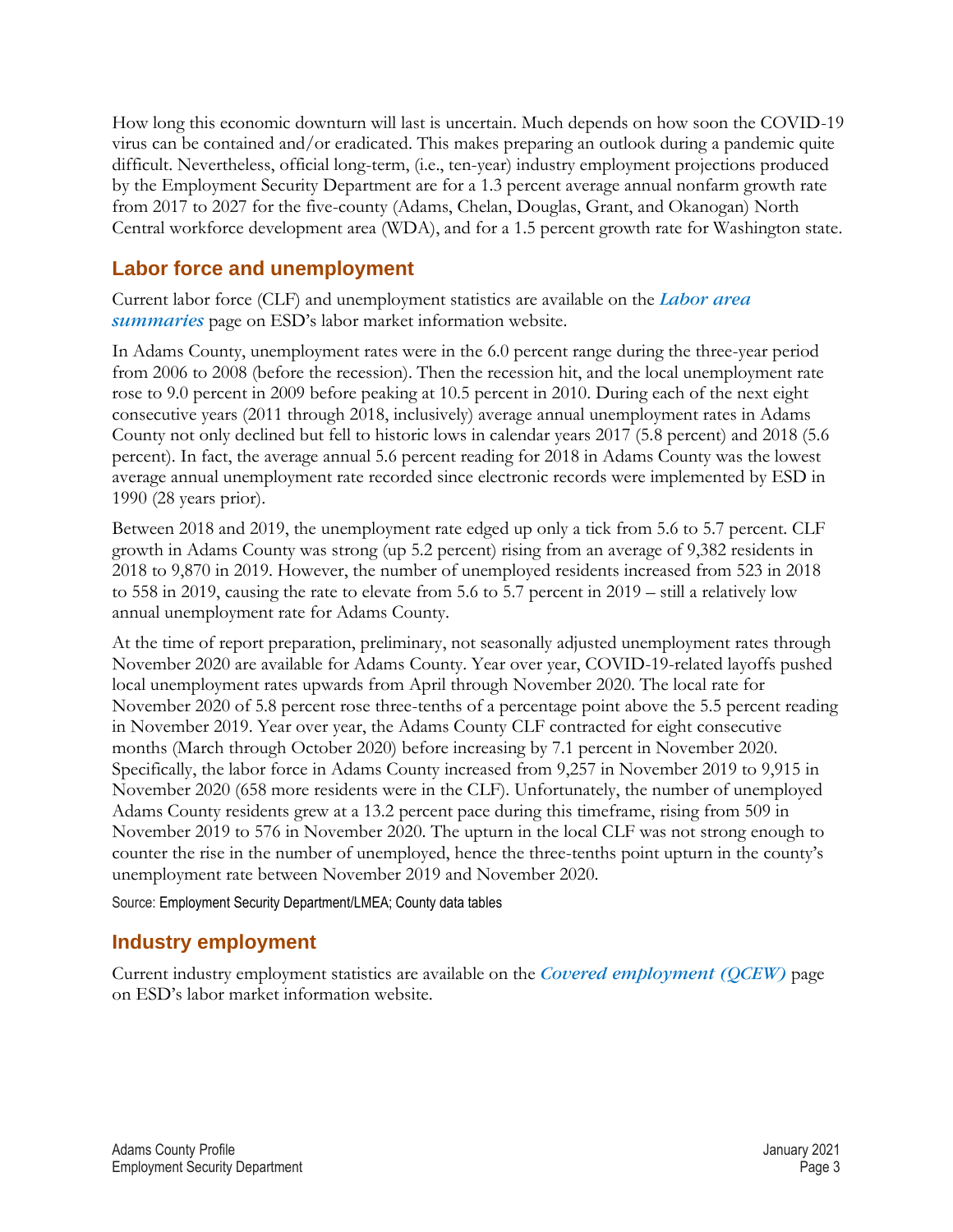The North American Industry Classification System (NAICS) is an industry classification system that assigns every businesses and government organization in America a six-digit NAICS code based primarily on the activities in which that business or government organization is engaged. All business and government organizations are also more broadly categorized into one of 22 two-digit NAICS sectors. Nineteen sectors are in private enterprise and three sectors are in government service – either at the federal, state, or local level.

| <b>Industry sector</b>               | Number of jobs | Share of employment |
|--------------------------------------|----------------|---------------------|
| 1. Agriculture, forestry and fishing | 3,013          | 33.9%               |
| 2. Local government                  | 1,540          | 17.3%               |
| 3. Manufacturing                     | 1,113          | 12.5%               |
| 4. Health services                   | 726            | 8.2%                |
| 5. Retail trade                      | 685            | $7.7\%$             |
| All other industries                 | 1,819          | 20.4%               |
| <b>Total covered employment</b>      | 8,896          | 100%                |

*Top five Adams County industry sectors in 2019 in terms of employment were:* 

Source: Employment Security Department/LMEA; County data tables

The "big kid on the block" in the Adams County economy is agriculture. In 2019, QCEW data showed that Adams County's labor market provided 8,896 jobs with approximately 79.6 percent of all local jobs tallied in just five (agriculture, local government, manufacturing, health services and retail trade) two-digit NAICS industries or sectors. In 2019, over one-third (or 33.9 percent) of all covered jobs countywide were categorized under "agricultural, forestry and fishing" – in which the lion's share of jobs were provided by the local agricultural industry.

In 2019, three industries – agriculture, local government and manufacturing (particularly food processing) – accounted for 63.7 percent of total covered employment in Adams County.

Covered employment and wage trends for the 10-year period (eleven years, inclusive from 2009 through 2019) were analyzed using ESD's annual average Quarterly Census of Employment and Wage (QCEW) data for the 22 two-digit NAICS sectors in Adams County. Following are two of the findings:

⚫ Between 2009 and 2019, the industry in Adams County which by far added the most jobs was agriculture. Average annual total covered employment in Adams County rose by 265 jobs, from 8,631 jobs in 2018 to 8,896 in 2019, a respectable 3.1 percent expansion. Of this net gain of 265 jobs, 246 (92.8 percent) were in the agricultural sector. Expanding agricultural employment was also observed during the most recent ten-year period for which average annual covered data were available (2009 through 2019). Specifically, in 2009 local agricultural employers in Adams County provided 1,346 jobs, 19.9 percent of total covered employment. By 2019, this industry tallied 3,013 jobs and accounted for 33.9 percent of all covered employment countywide. This 1,667 job and 123.8 percent surge in agricultural employment (with an annualized growth rate of 8.4 percent) indicates that the agricultural industry is key to the Adams County economy and that its share of jobs in the local labor market has grown substantially from 2009 through 2019. By comparison, total covered employment in Adams County rose from 6,771 jobs in 2009 to 8,896 in 2019, a 2,125 job and 31.4 percent upturn (with an annualized growth rate of 2.8 percent).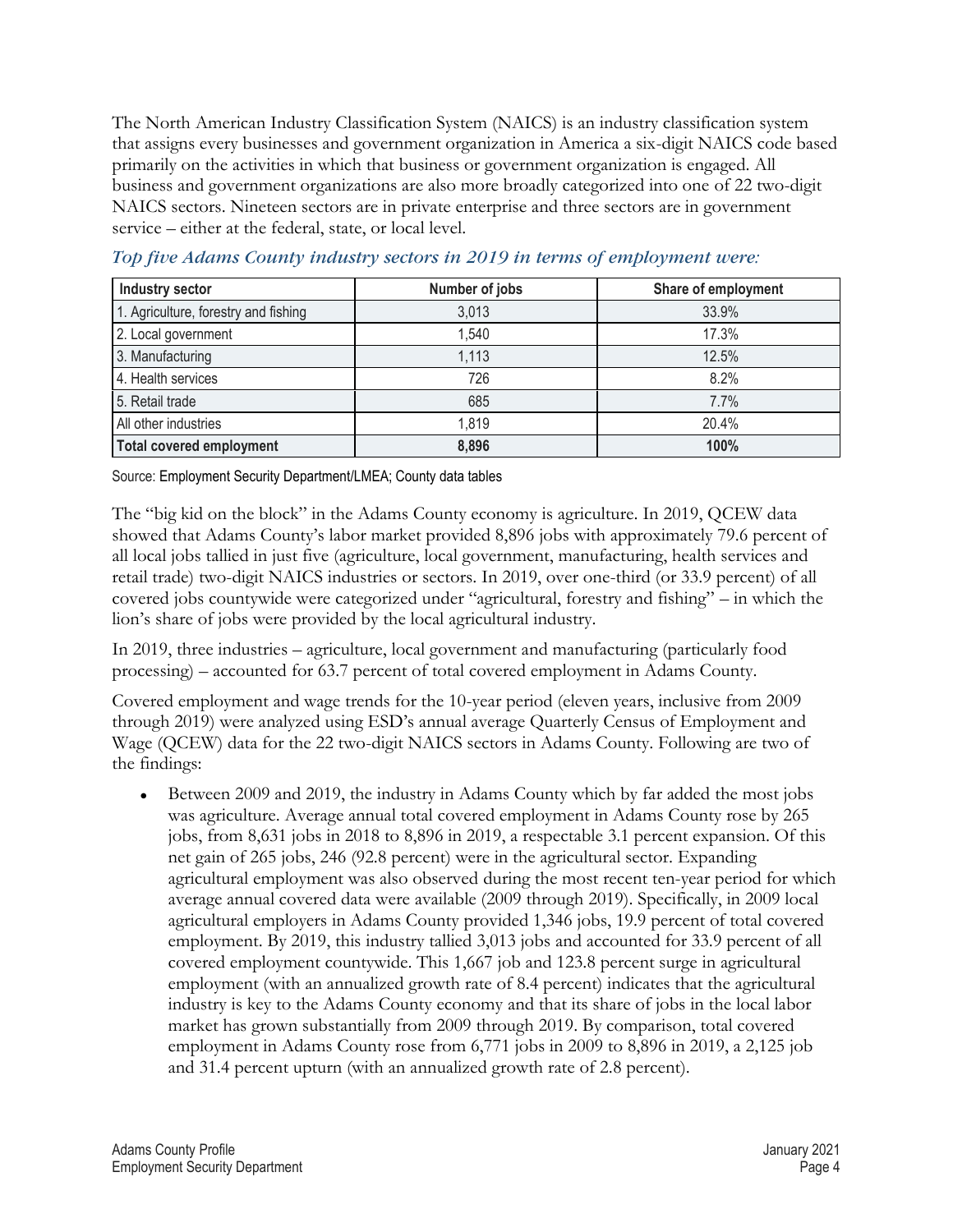⚫ Between 2009 and 2019, the local industry which lost the most jobs was "other services (NAICS 81)." This sector provided 276 jobs and 4.1 percent of total covered employment in 2009. By 2019 however, other services accounted for only 91 jobs and 1.0 percent of total covered employment, a loss of 185 jobs and a 67.0 percent downturn during this period. The "lion's share" of this 185 job and 67.0 percent downturn occurred in 2014 because of a noneconomic "code change" directed by the federal Bureau of Labor Statistics (BLS). "Other services" jobs (performed by people who provided services for the elderly and persons with disabilities) were transferred from NAICS 814 (private households) to NAICS 624 (social assistance) – in Adams County and in all counties statewide. This noneconomic code change precipitated a decrease in "other services" jobs and a corresponding increase in "health services" jobs in 2014.

For historical industry employment data, *[contact an economist](mailto:Don.meseck@esd.wa.gov)*.

Source: Employment Security Department/LMEA; County data tables

## *[Industry employment by age and gender](#page-0-0)*

The Local Employment Dynamics (LED) database, a joint project of state employment departments and the U.S. Census Bureau, matches state employment data with federal administrative data. Among the products is industry employment by age and gender. All workers covered by state unemployment insurance data are included; federal workers and non-covered workers, such as the self-employed, are not. Data are presented by place of work, not place of residence.

#### *Adams County highlights:*

The largest job holder group in Adams County in 2019 was the 55 and older age group with 25.7 percent of the workforce. They were followed by the 25 to 34 age group with 21.9 percent of the workforce.

In 2019, 51.9 percent of all industry jobs were held by men and 48.1 percent were held by women. Industry differences are discussed below.

- ⚫ Male-dominated industries included construction (85.8 percent), transportation and warehousing (82.7 percent) and utilities (76.2 percent).
- ⚫ Female-dominated industries included healthcare and social assistance (77.4 percent), finance and insurance (73.8 percent) and educational services (71.0 percent).

Source: Employment Security Department/LMEA; County data tables

# <span id="page-4-0"></span>**[Wages and income](#page-0-1)**

The Adams County median hourly wage for all industries (adjusted for inflation) was \$17.36 in 2018, which was 66.8 percent of the state's median hourly wage of \$25.98.

In 2019, there were 8,896 jobs in Adams County covered by unemployment insurance, with a total payroll of nearly \$357.1 million. The county average annual wage was \$40,142 in 2019, which was 57.7 percent of the state's average annual covered wage of \$69,606.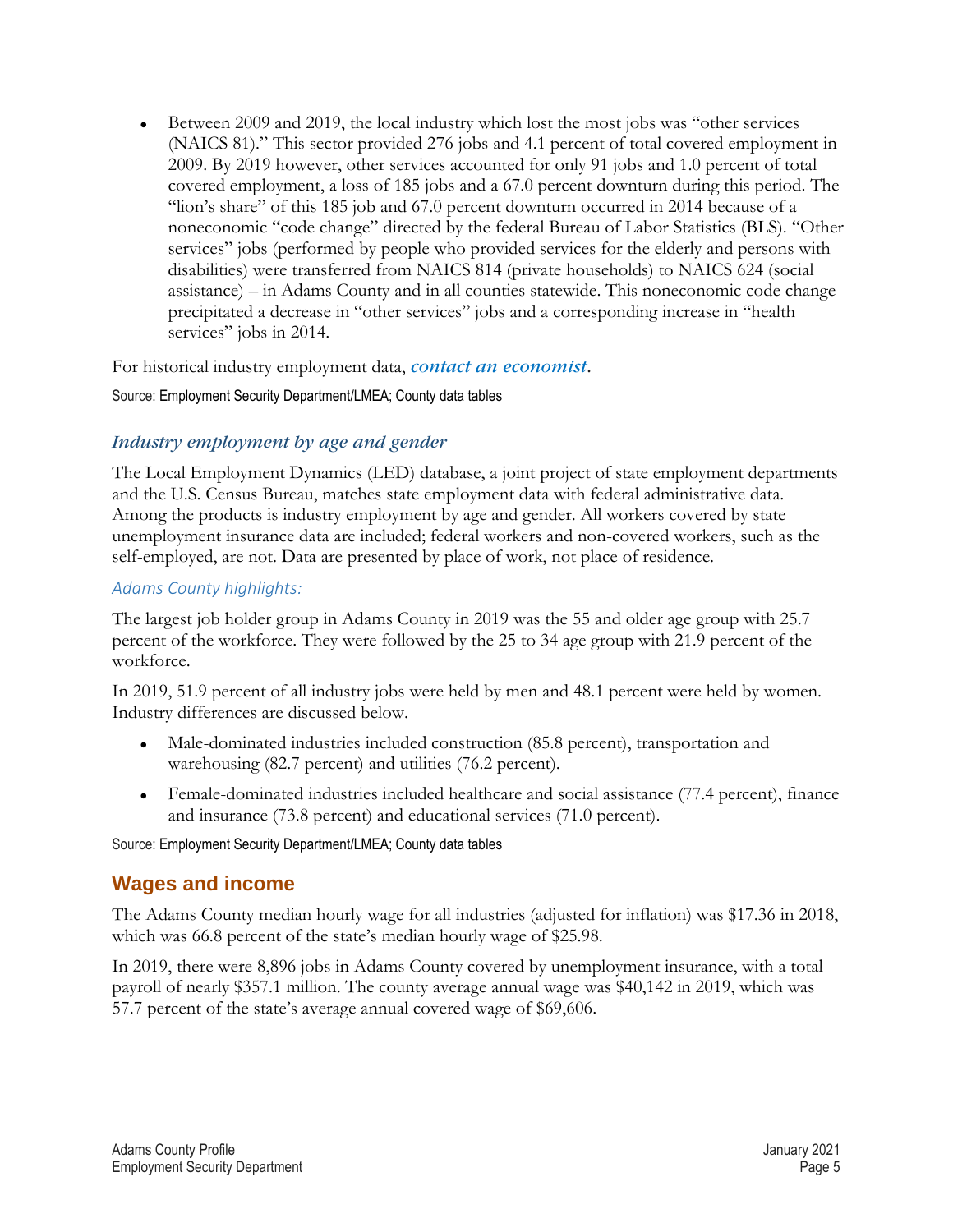| <b>Industry sector</b>               | Payroll       | Share of payrolls |
|--------------------------------------|---------------|-------------------|
| 1. Agriculture, forestry and fishing | \$96,143,446  | 26.9%             |
| 2. Local government                  | \$73,295,119  | 20.5%             |
| 3. Manufacturing                     | \$60,665,719  | 17.0%             |
| 4. Health services                   | \$32,020,821  | $9.0\%$           |
| 5. Wholesale trade                   | \$23,962,551  | 6.7%              |
| All other industries                 | \$71,021,557  | 19.9%             |
| <b>Total covered payrolls</b>        | \$357,099,213 | 100%              |

#### *The top five Adams County industry sectors in 2019 in terms of payrolls were:*

Source: Employment Security Department/LMEA; County data tables

In 2019, approximately \$357.1 million of wage income was paid in Adams County. Agricultural employers provided over a quarter (26.9) percent of this amount, or \$96.1 million. Local government placed second by accounting for 20.5 percent or \$73.3 million. Manufacturing ranked third by providing 17.0 percent of total payroll and \$60.7 million in wage income. Agriculture, local government and manufacturing combined provided 64.4 percent of total covered wages and 63.7 percent of total covered employment countywide in 2019. Clearly, these sectors were the "big 3" in the Adams County economy in 2019.

It is also interesting to take a quantitative look at payroll trends in these "big 3" Adams County sectors over the past ten years (2009 through 2019). During this timeframe, total covered wages (not adjusted for inflation) increased from \$210.8 million to \$357.1 million, a \$146.3 million and 69.4 percent upturn and annualized upturn of 5.4 percent. Approximately 72.7 percent of total covered wage growth during this period occurred in these three industries of agriculture, local government, or manufacturing. Specifically, from 2009 through 2019, payrolls changed as follows:

- Agriculture (NAICS 11) payroll jumped from \$35.8 million to \$96.1 million, up \$60.3 million and 168.4 percent in this ten-year period, an annualized upturn of 10.4 percent.
- Local government payroll increased from \$48.9 million to \$73.3 million, up \$24.4 million and 50.0 percent in this ten-year period, an annualized upturn of 4.1 percent.
- Manufacturing (NAICS 31-33) payroll increased from \$39.0 million to \$60.7 million, up \$21.7 million and 55.6 percent in this ten-year period, an annualized upturn of 4.5 percent.

#### *[Personal income](#page-0-0)*

Personal income includes earned wage income, investment income, and government transfer payments (such as Social Security, welfare, and unemployment insurance benefits). Investment income includes income imputed from pension funds and from owning a home. Per capita personal income equals total personal income divided by the resident population.

Per capita personal income (adjusted for inflation) in Adams County was \$43,429 in 2019. This figure is considerably below the state figure of \$64,758 and the nation's per capita income of \$56,490. Adams County ranked 30th out of 39 counties statewide in 2019 in terms of per capita income. A general trend over the last forty years is that a larger proportion of Adams County residents' personal income is coming from transfer payments, whereas the percentage of personal income coming from earnings is decreasing. For example: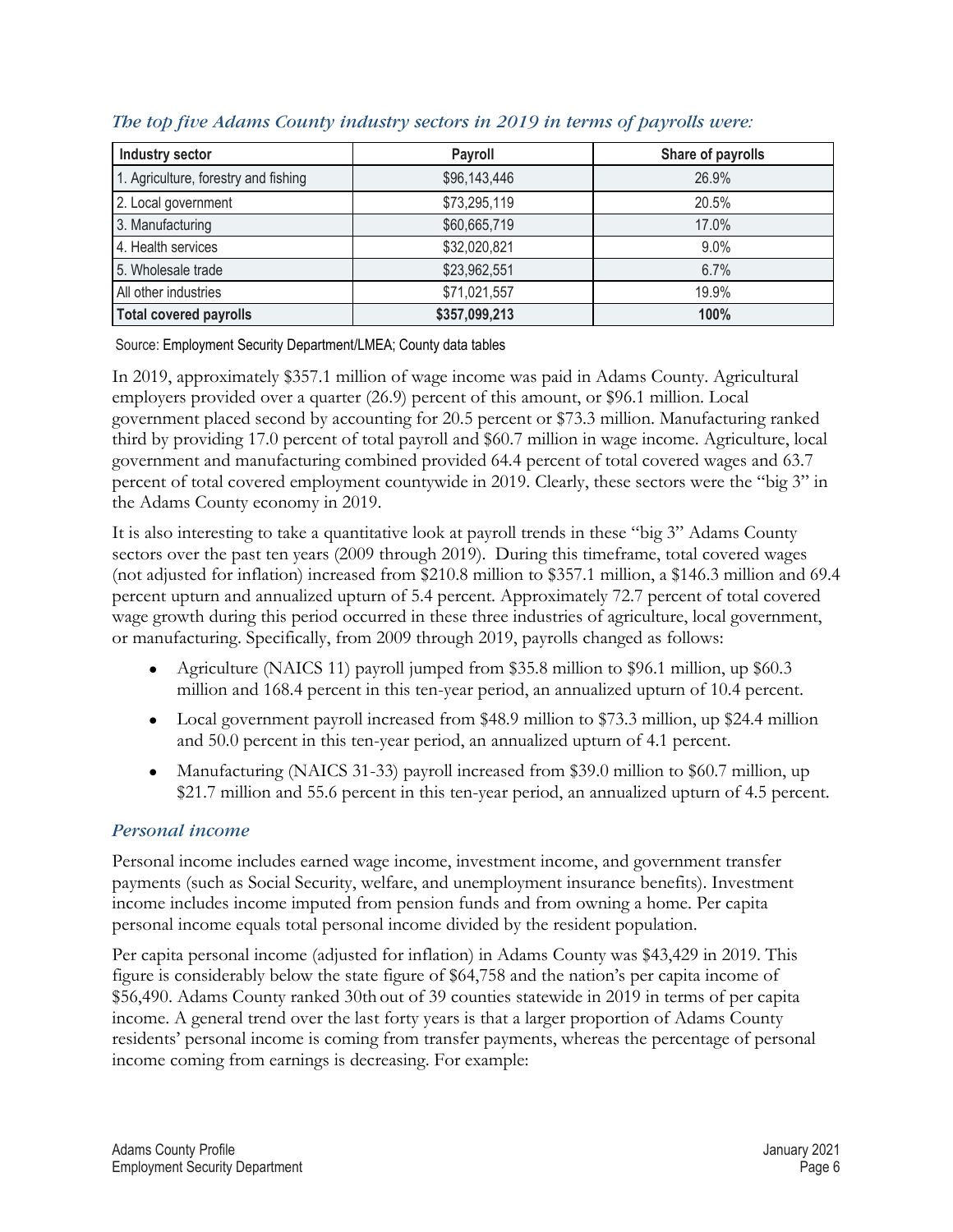- ⚫ In 1979: earnings 68 percent, investments 21 percent, and transfer payments 11 percent.
- ⚫ In 1989: earnings 64 percent, investments 21 percent, and transfer payments 15 percent.
- ⚫ In 1999: earnings 56 percent, investments 22 percent, and transfer payments 22 percent.
- ⚫ In 2009: earnings 58 percent, investments 19 percent, and transfer payments 24 percent.
- ⚫ In 2019: earnings 55 percent, investments 23 percent, and transfer payments 22 percent.

According to U.S. Census Bureau QuickFacts, the median household income in Adams County in 2019 dollars was \$48,294, which was 65.5 percent of Washington's 2019 median household income of \$73,775 (using ACS data from 2015 to 2019). During this period, 16.8 percent of the county's population was living below the poverty level, which was greater than 9.8 percent for Washington state and 10.5 percent for the nation, according to U.S. Census Bureau QuickFacts.

Source: Source: Employment Security Department/LMEA; County data tables & U.S. Census Bureau QuickFacts

# <span id="page-6-0"></span>**[Population](#page-0-1)**

The population in Adams County was 18,731 in 2010. From April 1, 2010 to July 1, 2019, the county's population grew 6.7 percent – less robust than Washington state's 13.2 percent growth rate.

The largest city in Adams County is Othello with an estimated population of 8,345 in 2019. The second-largest city is Ritzville with an estimated population of 1,660 in 2019. Othello is growing much faster than other smaller cities in Adams County.

Source: Source: Employment Security Department/LMEA; County data tables

## *[Population facts](#page-0-0)*

|                                               | <b>Adams County</b> | <b>Washington state</b> |
|-----------------------------------------------|---------------------|-------------------------|
| Population 2019 estimate                      | 19,983              | 7.614.893               |
| Population 2010 (April 1) estimates base      | 18.731              | 6.724.540               |
| Percent change, April 1, 2010 to July 1, 2019 | 6.7%                | 13.2%                   |

Source: U.S. Census Bureau QuickFacts

#### *[Age, gender and ethnicity](#page-0-0)*

Adams County, as a percent, had a much younger age demographic than the state or nation in 2019.

- Population in Adams County age 65 and older was 11.3 percent in 2019 compared to the state's 15.9 percent.
- The largest age group, those under 18 years of age, was 35.9 percent in 2019 compared to the state's 21.8 percent.
- ⚫ The youngest age group, those under 5 years of age, was 9.6 percent in 2019 compared to the state's 6.0 percent.

Females made up 48.9 percent of the population in Adams County in 2019, only slightly below the state's 49.9 percent.

The county has a much higher percentage of people of Hispanic or Latino origin, 64.7 percent, compared to the state's 13.2 percent. People classified as White alone (not Hispanic or Latino) comprise 32.5 percent of the county's population compared to 67.5 percent of the state's population.

Source: U.S. Census Bureau QuickFacts